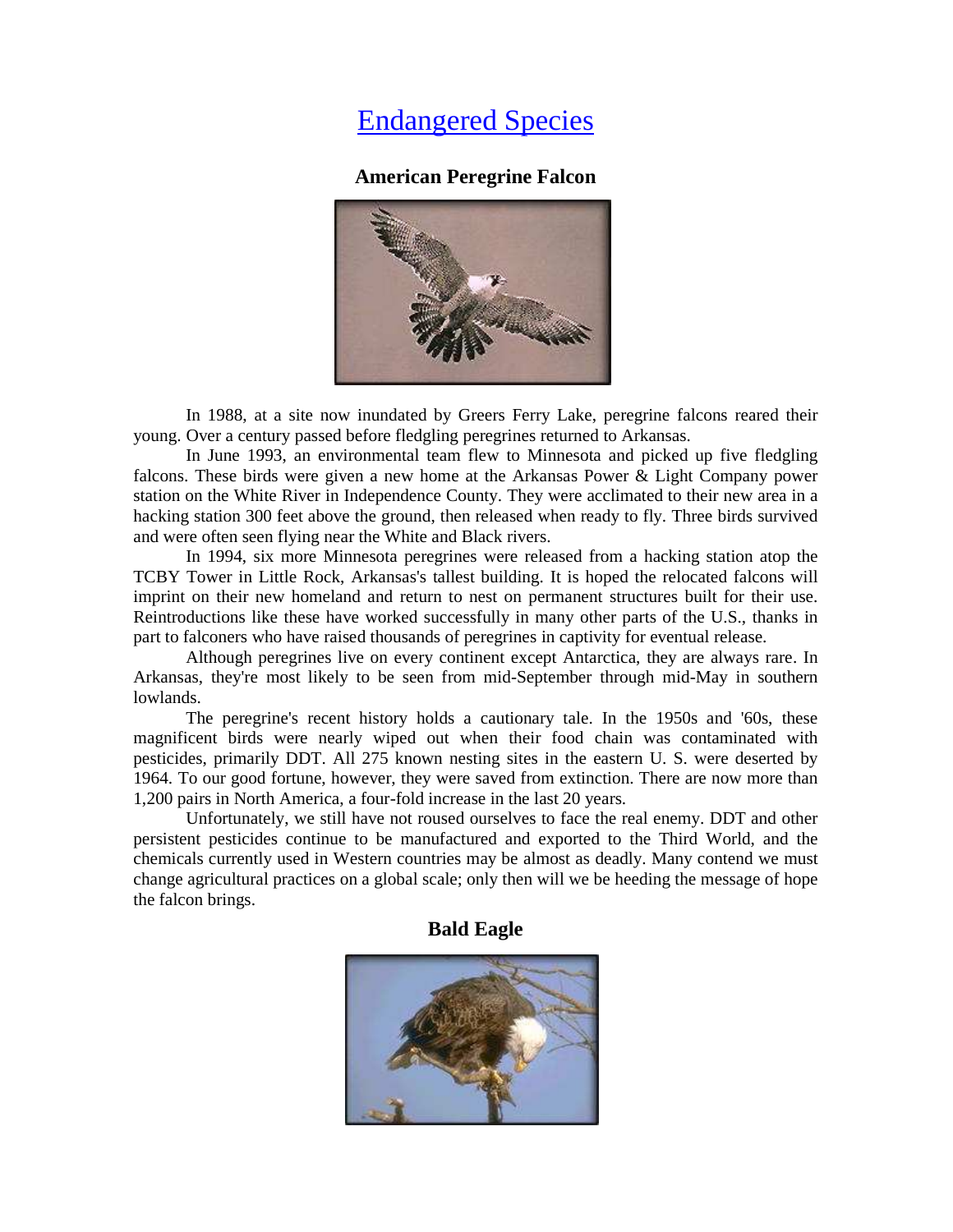In 1994, America's efforts to save endangered species reached a milestone with the announcement by the U. S. Fish and Wildlife Service that the bald eagle had recovered sufficiently to change its status from endangered to threatened in most of the nation. Bald eagle numbers in the lower 48 states climbed from 417 nesting pairs in 1963 to more than 4,400 pairs in 1994. In addition, 5,000 to 6,000 juvenile bald eagles live in the lower 48. Federal protection and tremendous public support led to this recovery -- through stricter law enforcement, protection of important habitat, reintroduction, a strong public education program and banning of DDT, a pesticide that interfered with normal eggshell production.

The first successful bald eagle nesting since 1930 was reported in Arkansas in 1982. In 1995, 18 pairs of Arkansas eagles successfully fledged young from the nest. An eagle hacking program started by the Game and Fish Commission in 1982 contributed to this resurgence. Young eagles from Minnesota and Wisconsin are brought to the state, raised in "hacking" facilities and released in hopes they will return to raise their young in Arkansas.

Arkansas ranks in the top 10 states in the number of winter bald eagle sightings. Over 1,000 bald eagles are counted each winter, nearly triple the 368 recorded in 1979.



**Gray Bat** 

The gray bat's range is concentrated in the cave regions of Arkansas, Missouri, Kentucky, Tennessee and Alabama, with occasional colonies and individuals in adjacent states. The population is estimated at more than 1.5 million; however, about 95 percent hibernate in only eight caves -- two in Tennessee, three in Missouri, and one each in Kentucky, Alabama and Arkansas. This makes the population extremely vulnerable.

Gray bat numbers decreased significantly during recent decades -- 61 percent in Arkansas, 89 percent in Kentucky, 81 percent in Missouri and 76 percent in Tennessee and Alabama. The population is now on the upswing, though, as a result of improved breeding success due to better protection measures such as cave gates, fences and informational signs near caves.

One Arkansas hibernation cave houses about 250,000 gray bats, over 15 percent of the total population. About 150,000 gray bats occupy Arkansas caves in summer.

People who disturb hibernation and maternity colonies present one of the greatest threats. Maternity colonies won't tolerate any disturbance, especially when flightless newborn young are present. Thousands of baby bats may be dropped to their deaths or abandoned by panicked parents. If aroused during hibernation, bats increase use of stored fat reserves, and if the disturbance is intense or frequent enough, starvation may result before insects are available in spring.

Other factors in the species' decline include vandalism, cave commercialization, pesticide poisoning, natural calamities such as flooding and cave-ins, loss of caves due to inundation by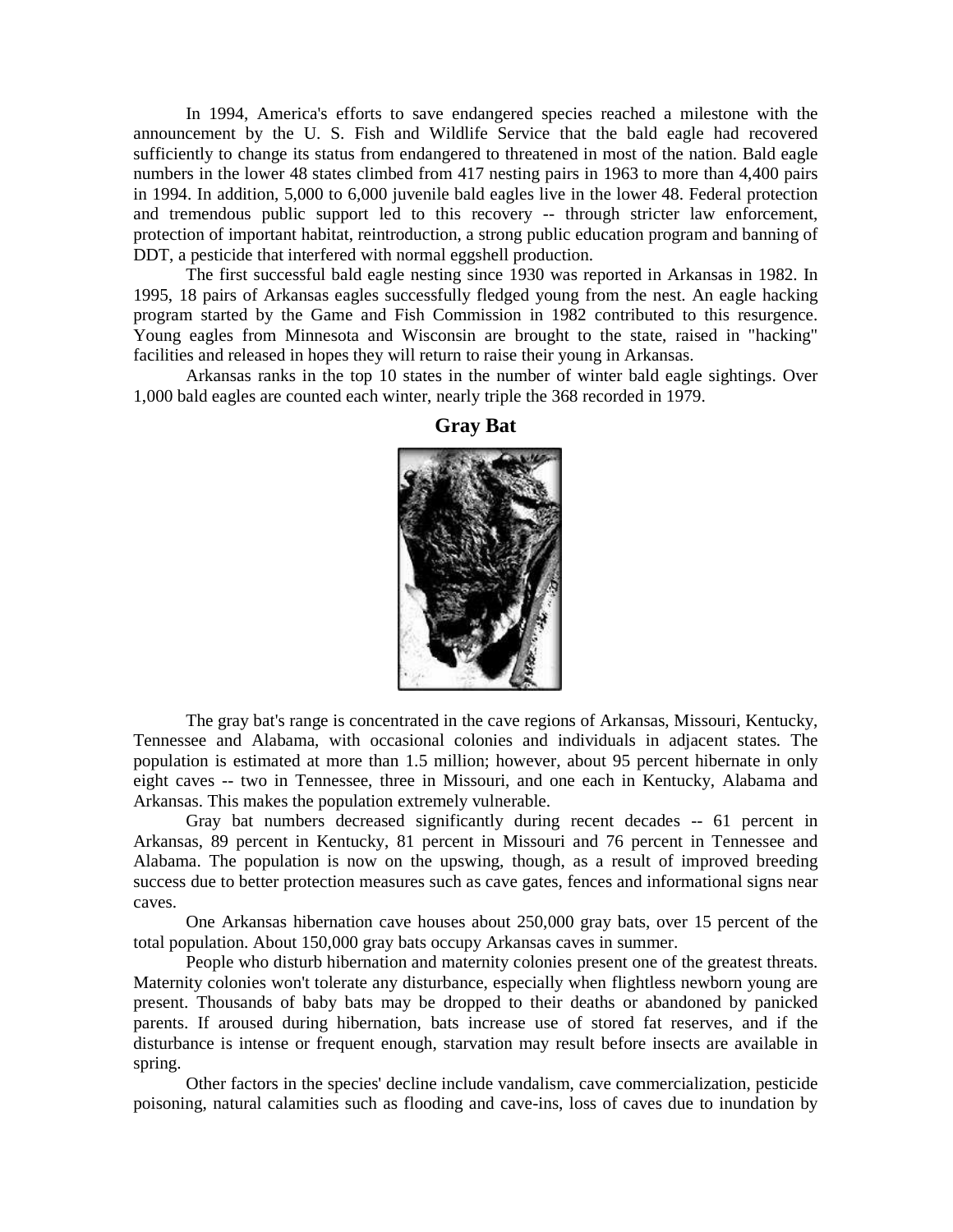man-made impoundments and possibly a reduction of insect prey over streams that have been degraded by excessive pollution and siltation

## **Indiana Bat**



These small brown bats are known for their remarkable hibernation clusters. Each bat hangs by its feet from the cave ceiling, and as many as 480 have been counted in a single square foot.

Indiana bats range throughout much of the eastern U. S. They number less than 400,000. More than 85 percent hibernate at only seven locations --tow caves and a mine in Missouri, two caves in Indiana and two caves in Kentucky.

A marked decline has been reported in Arkansas populations. Indianas no longer visit 10 caves where they previously hibernated. A Newton County cave that once contained 7,000 hibernating Indiana bats now shelters less than 200.

Currently, only eight Arkansas caves house more than 30 Indianas during their winter hibernation period (October to April). The present Arkansas population (less than 3,000) is half the 1981 size.

The total U. S. population dropped more than 34 percent since 1983. The decline is attributed to commercialization of roosting caves, killing by vandals, disturbances caused by increased numbers of spelunkers and bat banding programs, use of bats as laboratory experimental animals and possible insecticide poisoning. Some winter hibernacula are unstable as a result of blocking or impeding airflow into the caves and thereby changing the cave's climate.

One Arkansas hibernation cave was fenced by the National Park Service to protect Indiana and gray bats. Four additional hibernation caves in the Ozark National Forest and one on Buffalo National River lands are closed to the public and posted with signs to protect bat colonies. Protecting these caves may result in an increase in bat populations at these caves, but experts say it's unlikely Indiana bats will recolonize abandoned caves.

Only male Indiana bats have been found in Arkansas during summer. Females migrate northward to maternity roosts north of the Ozarks.



### **Ozark Big-Eared Bat**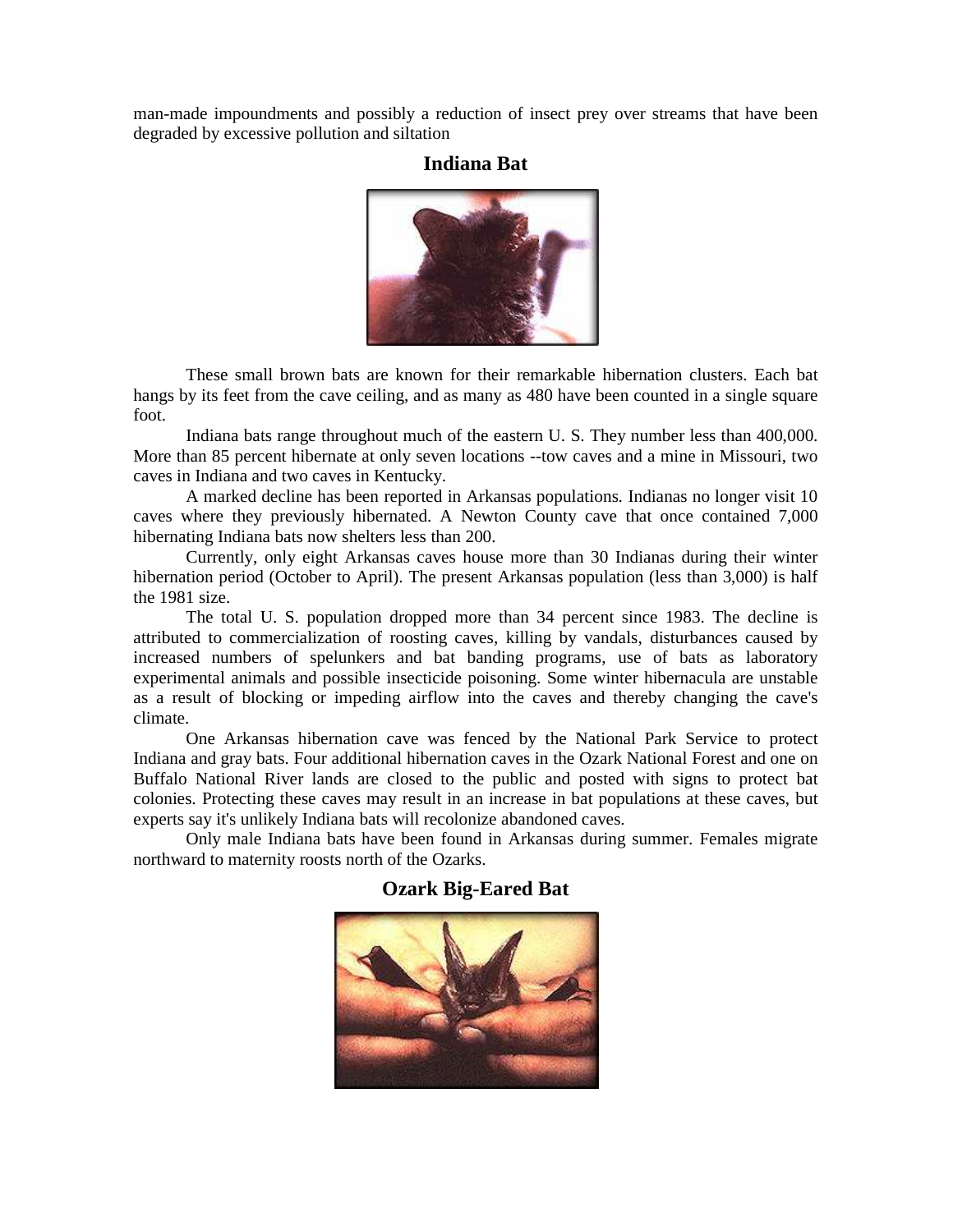This bat is aptly named, for its ears are of comic-book proportions. They're usually curled when the animal rests, like miniature ram's horns. Lump-nosed bat is another common name, a reference to a conspicuous protuberance between the nostril and eye.

About 1,700 Ozark big-eareds remain. Approximately 1,400 inhabit a few caves in eastern Oklahoma. The rest live in two Arkansas caves -- a hibernation cave and a nearby maternity cave in the Ozarks. A Missouri population is now considered extinct.

Human disturbance and wanton killing at caves are the primary reasons for their endangered status. Predation at cave entrances by feral house cats, raccoons, screech owls, bobcats and snakes may also be a factor in their decline.

Intensive efforts to protect Ozark big-eared bats in Oklahoma led the Fish and Wildlife Service to establish the Oklahoma Bat Cave National Wildlife Refuge. The Arkansas hibernation cave is owned and protected by the Natural Heritage Commission, and the owner of the maternity cave has entered into an agreement to protect that site.



## **Pallid Sturgeon**

Little is known about the pallid sturgeon. This bottom-feeding fish reaches 68 pounds but is rarely observed and infrequently taken on hook-and-line. Even historical records are sketchy, for the species was not formally distinguished from the more-common shovelnose sturgeon until 1905.

Pallid sturgeons are rare throughout their range, which includes the Missouri River and the Mississippi River below St. Louis. Only two records are known for Arkansas, one each from the Mississippi and St. Francis rivers.

The sturgeon's decline should concern all Arkansans, because it is one indication that big river systems like the Mississippi are sick. Creation and maintenance of the Mississippi River as a navigation system has altered the waterway and continues to threaten its viability as an ecosystem. Municipal wastewater discharges, industrial pollution, agricultural runoff and sedimentation due to erosion contaminate the river and pose a major threat tot river species. These problems threaten pallid sturgeons and humans alike.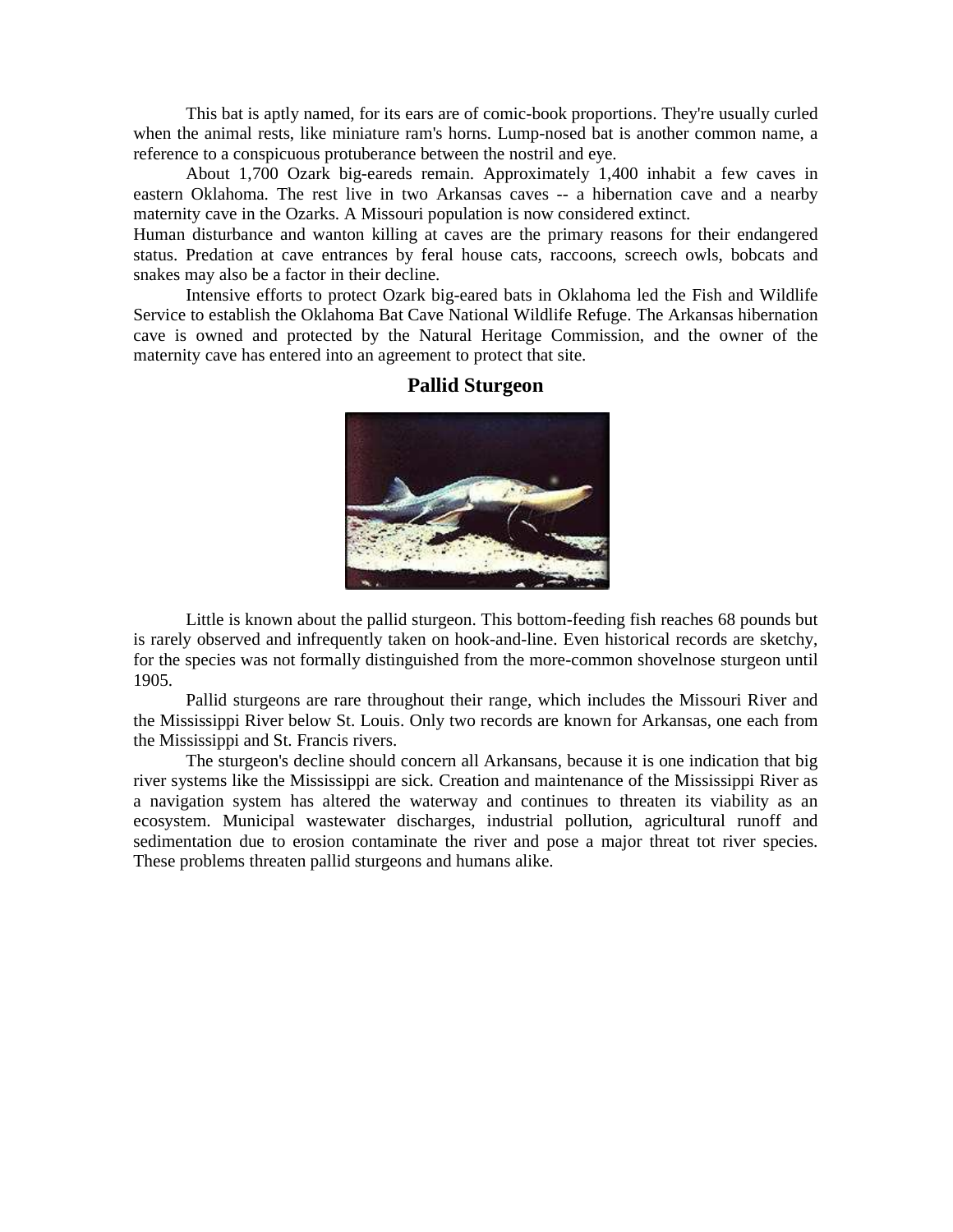## **Red-Cockaded Woodpecker**



In the mid-1800s, John J. AUDUBON described the red-cockaded woodpecker as abundant in Southern pine forests. Today, 10,000 to 14,000 remain, living in a fragmented range in the southeastern U. S.

Unlike other woodpeckers, the red-cockaded roosts in cavities in live pines. It needs 80 to 120-year-old pines for its cavities, and extensive pine and pine-hardwood forests to meet its foraging requirements. Much of the Southeast has been cleared for agriculture. Many remaining pine forests are unsuitable for the red-cockaded woodpecker. Each year, more areas become unsuitable. Because of the drastic loss and continued decline of habitat, the bird is endangered.

In 1994, 157 active clusters (groups of cavity trees) were found in Arkansas --- 121 on private lands, 35 on federal land (Primarily Felsenthal NWR) and one on state property. Most are in southern counties.

For the species to survive here, private landowners must take positive steps to aid its recovery. Fortunately, that's beginning to happen. In 1993, the Georgia-Pacific Company established a landmark conservation agreement with the Fish and Wildlife Service to hall protect the woodpecker on thousands of acres of company land. Other companies have established similar agreements. The species has also responded favorable to artificial cavity and translocation programs.



#### **Atlantic Salmon**

The Atlantic Salmon (Salmo salar) is often called "The king of the river" (which belongs to the genus Oncorhynchus)

Salmon are fish that can be two metres long and more than forty kilograms in weight. Their muzzle is long, and they have a lot of teeth in their mouth. Their skin colour changes with the age and sex; when they are at rest the colour on the back is iron-blue and the belly is white, but when they go up the rivers, their back becomes dark.

They have a voracious appetite and can swim very fast when they live in the sea, but when they go up the river, they do not eat until after they spawn, that is why they become weak.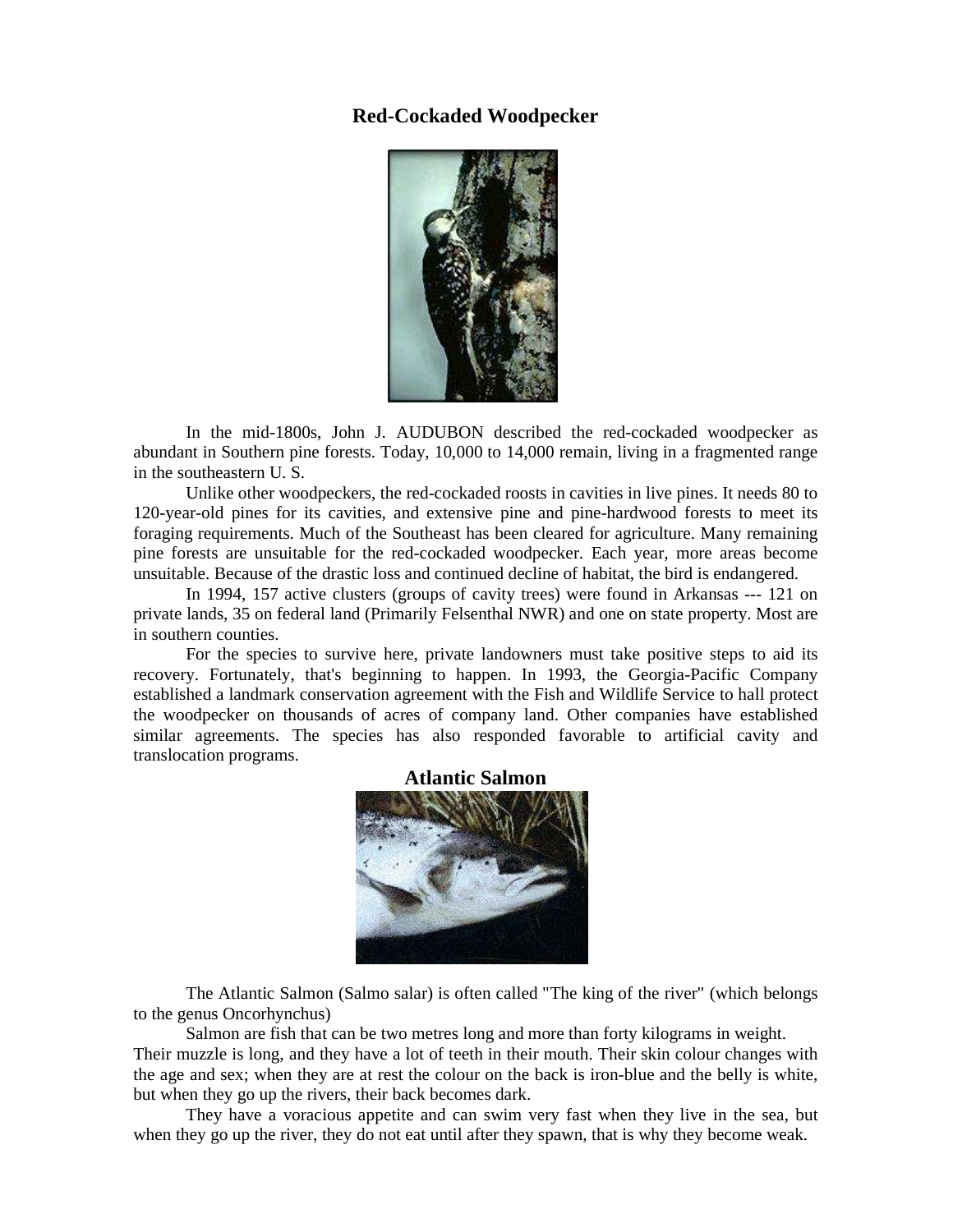At the moment of their reproduction the salmon comes back to the river, where it was born, to the highest course, and there the females lay the eggs from November till December;.

They make a pit in the stream gravel into which they lay thousands of eggs, and after that they cover them with sand from the bottom. Later, the males cover the eggs with seminal liquid during a week.

After three months birth takes place, and after some states (fry, parr...) they become adults.

In Spain there are salmon in the northern rivers but it has been checked that the number of salmon that go up the rivers is decreasing in an alarming way.

The salmon lives in the seas of the northen hemisphere, and it gets into the European and North American rivers at regular times and it is a relative of the Pacific salmon.

At the beginning of this century there were in the Narcea River (the most important river in Spain as far as salmon are concerned) about five thousand salmon going up the river in a year, nowadays there are hardly one thousand.

There are many causes of depopulation of the Spanish rivers: natural and artificial obstacles, water pollution,overfishing..

We must use different approaches to solve these problems. We could build fish ladders to allow salmon to go upstream, try to purify the current state of the water, regulate and forbide the use of nets and apply sanctions against the dumping of toxic products.

Another method would be through natural and artificial restocking.

The solution is in our hands; what today is easy, tomorrow would be a waste of time.! Perhaps there does not exist an animal so pursued as the salmon. After a long time in the ocean, where it has suffered considerably because of the voracity of its enemies, and it gets closer to the coast looking for its river to reproduce.

This is when really the salmpn's struggle for life begins because it has to face up to the worst and the most terrible enemy - Man.



Today we are in time, tomorrow it may be too late!!!

#### **Great White Shark**

The Great White is a fish. It has a fin on the top of the body called a dorsil fin.

The Great White can grow from six to twelve metres long. It is a grey blue colour on top of it's body and white on the bottom. The great white shark eats seals, fish, other sharks, carrien of dead whales, octopus and rubbish.

When they have babies, the babies go away or risk getting eaten by the mother.

The great white shark is found in cold waters and warm waters.

Sometimes great white sharks are found in lakes of Australia and New Zealand.

The great white shark is endangered because people are killing them for food and sport. People are scared of them.

They also are endangered because people are polluting the water.

People should not pollute the ocean. They should not kill great whites for food or sport. Great white sharks are not man eaters. Leave sharks alone to swim in peace.